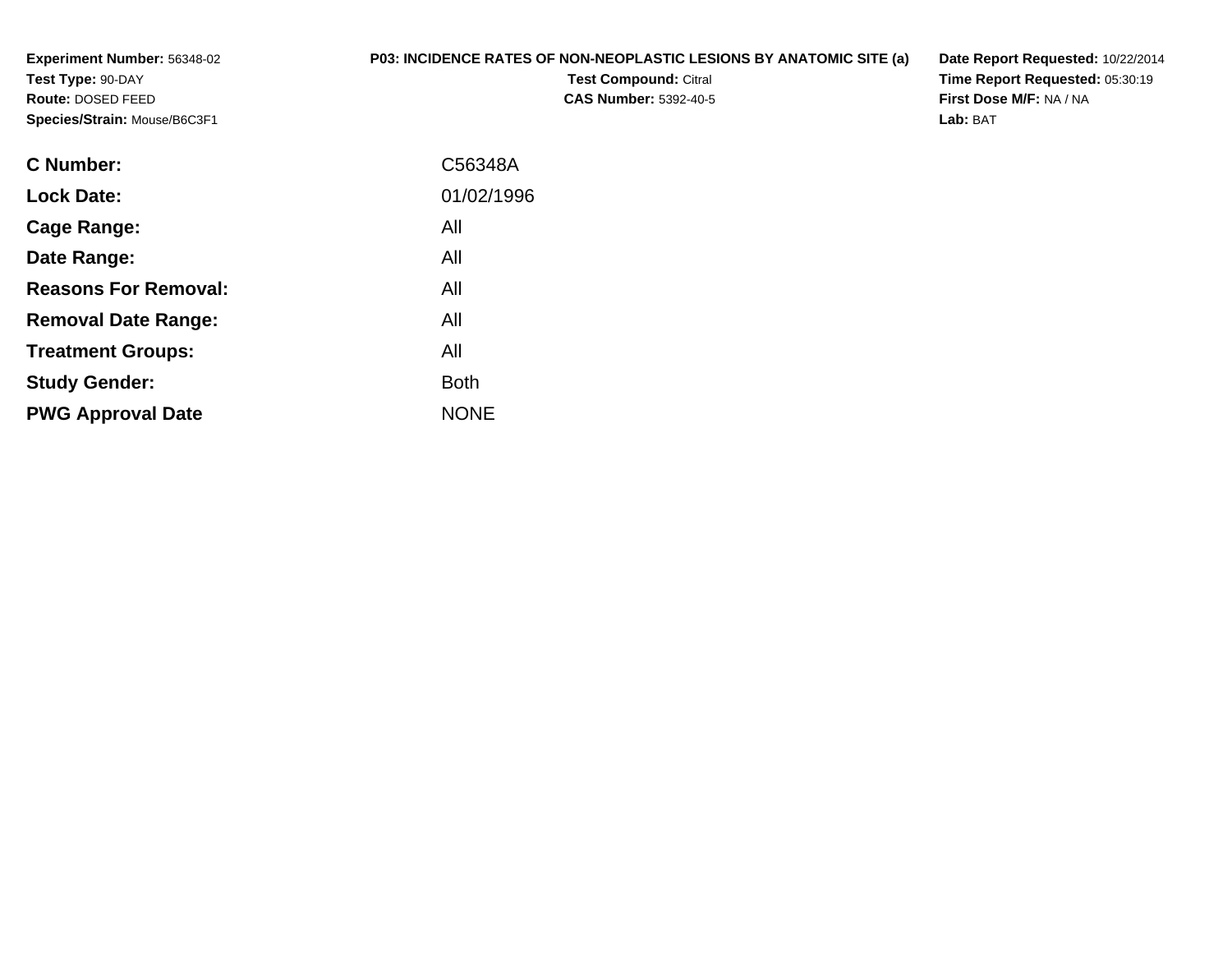| Experiment Number: 56348-02             |                                  | P03: INCIDENCE RATES OF NON-NEOPLASTIC LESIONS BY ANATOMIC SITE (a) | Date Report Requested: 10/22/2014 |                 |                         |                                 |  |
|-----------------------------------------|----------------------------------|---------------------------------------------------------------------|-----------------------------------|-----------------|-------------------------|---------------------------------|--|
| Test Type: 90-DAY                       |                                  |                                                                     | <b>Test Compound: Citral</b>      |                 |                         | Time Report Requested: 05:30:19 |  |
| Route: DOSED FEED                       |                                  |                                                                     | <b>CAS Number: 5392-40-5</b>      |                 | First Dose M/F: NA / NA |                                 |  |
| Species/Strain: Mouse/B6C3F1            |                                  |                                                                     |                                   |                 | Lab: BAT                |                                 |  |
| <b>B6C3F1 Mouse MALE</b>                | <b>UNTREAT</b><br><b>CONTROL</b> | <b>VEHICLE CONTROL</b>                                              | 3900 PPM                          | <b>7800 PPM</b> | 15600 PPM               | 31300 PPM                       |  |
| <b>Disposition Summary</b>              |                                  |                                                                     |                                   |                 |                         |                                 |  |
| <b>Animals Initially In Study</b>       | 10                               | 10                                                                  | 10                                | 10              | 10                      | $10$                            |  |
| <b>Early Deaths</b>                     |                                  |                                                                     |                                   |                 |                         |                                 |  |
| <b>Moribund Sacrifice</b>               |                                  |                                                                     |                                   |                 |                         | 4                               |  |
| <b>Survivors</b>                        |                                  |                                                                     |                                   |                 |                         |                                 |  |
| <b>Terminal Sacrifice</b>               | 10                               | 10                                                                  | 10                                | 10              | 10                      | $\bf 6$                         |  |
| <b>Animals Examined Microscopically</b> | 10                               | 10                                                                  |                                   |                 | 10                      | 10                              |  |
| <b>ALIMENTARY SYSTEM</b>                |                                  |                                                                     |                                   |                 |                         |                                 |  |
| Esophagus                               | (10)                             | (10)                                                                | (0)                               | (0)             | (0)                     | (10)                            |  |
| Gallbladder                             | (9)                              | (8)                                                                 | (0)                               | (0)             | (0)                     | (10)                            |  |
| Intestine Large, Cecum                  | (10)                             | (10)                                                                | (0)                               | (0)             | (0)                     | (10)                            |  |
| Intestine Large, Colon                  | (10)                             | (10)                                                                | (0)                               | (0)             | (0)                     | (10)                            |  |
| Intestine Large, Rectum                 | (10)                             | (10)                                                                | (0)                               | (0)             | (0)                     | (10)                            |  |
| Intestine Small, Duodenum               | (10)                             | (10)                                                                | (0)                               | (0)             | (0)                     | (10)                            |  |
| Intestine Small, Ileum                  | (10)                             | (10)                                                                | (0)                               | (0)             | (0)                     | (9)                             |  |
| Intestine Small, Jejunum                | (10)                             | (10)                                                                | (0)                               | (0)             | (0)                     | (10)                            |  |
| Liver                                   | (10)                             | (10)                                                                | (0)                               | (0)             | (0)                     | (10)                            |  |
| Pancreas                                | (10)                             | (10)                                                                | (0)                               | (0)             | (0)                     | (10)                            |  |
| <b>Salivary Glands</b>                  | (10)                             | (10)                                                                | (0)                               | (0)             | (0)                     | (10)                            |  |
| Stomach, Forestomach                    | (10)                             | (10)                                                                | (0)                               | (0)             | (10)                    | (10)                            |  |
| Stomach, Glandular                      | (10)                             | (10)                                                                | (0)                               | (0)             | (0)                     | (10)                            |  |
| CARDIOVASCULAR SYSTEM                   |                                  |                                                                     |                                   |                 |                         |                                 |  |
| <b>Blood Vessel</b>                     | (10)                             | (10)                                                                | (0)                               | (0)             | (0)                     | (10)                            |  |
| Heart                                   | (10)                             | (10)                                                                | (0)                               | (0)             | (0)                     | (10)                            |  |
| <b>ENDOCRINE SYSTEM</b>                 |                                  |                                                                     |                                   |                 |                         |                                 |  |
| <b>Adrenal Cortex</b>                   | (10)                             | (10)                                                                | (0)                               | (0)             | (0)                     | (10)                            |  |
| Adrenal Medulla                         | (10)                             | (10)                                                                | (0)                               | (0)             | (0)                     | (10)                            |  |
| Islets, Pancreatic                      | (10)                             | (10)                                                                | (0)                               | (0)             | (0)                     | (10)                            |  |
|                                         |                                  |                                                                     |                                   |                 |                         |                                 |  |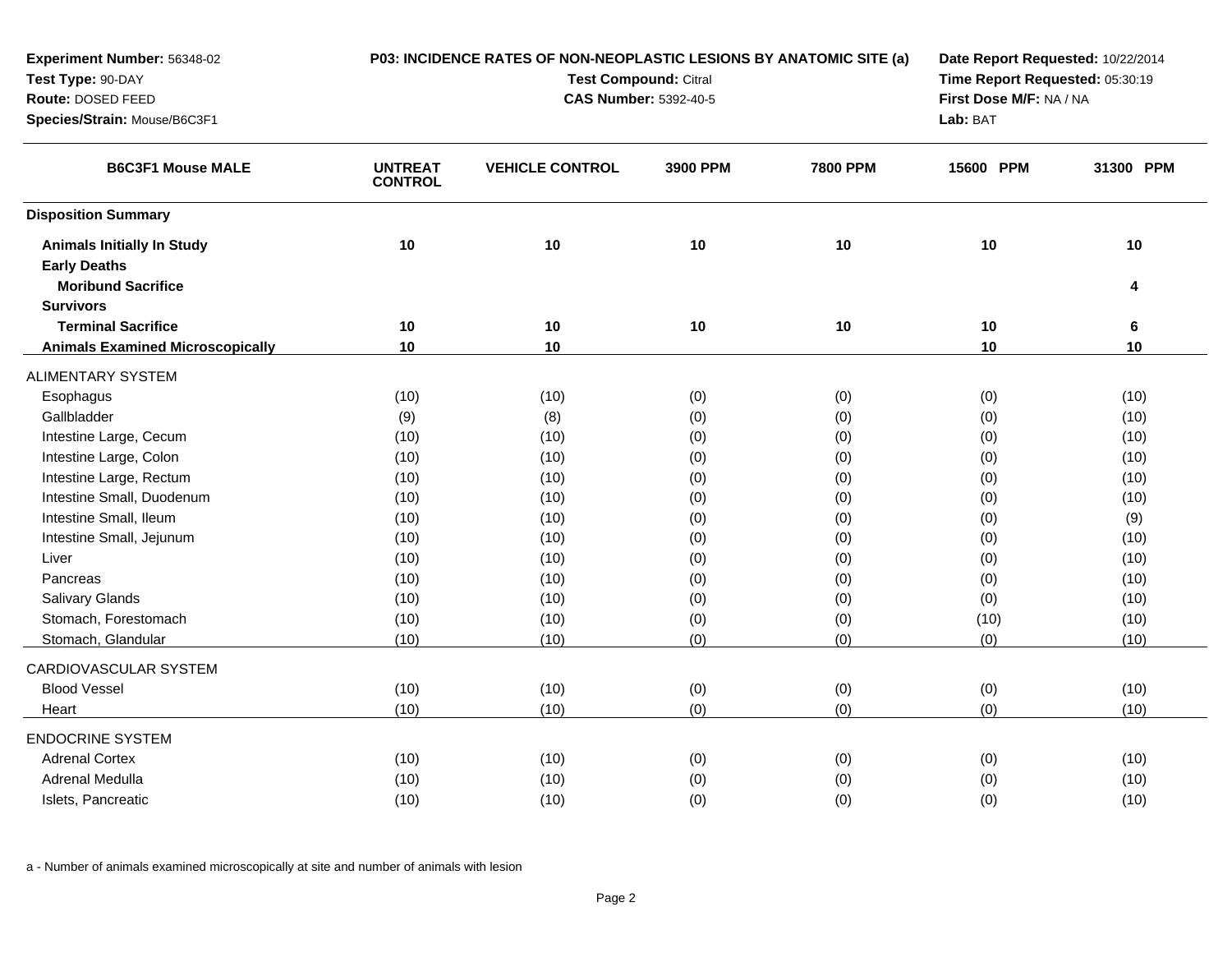| Experiment Number: 56348-02                              |                                  | P03: INCIDENCE RATES OF NON-NEOPLASTIC LESIONS BY ANATOMIC SITE (a) |                                 |                 | Date Report Requested: 10/22/2014 |           |  |  |
|----------------------------------------------------------|----------------------------------|---------------------------------------------------------------------|---------------------------------|-----------------|-----------------------------------|-----------|--|--|
| Test Type: 90-DAY                                        |                                  | Test Compound: Citral                                               | Time Report Requested: 05:30:19 |                 |                                   |           |  |  |
| Route: DOSED FEED                                        |                                  | <b>CAS Number: 5392-40-5</b>                                        |                                 |                 | First Dose M/F: NA / NA           |           |  |  |
| Species/Strain: Mouse/B6C3F1<br><b>B6C3F1 Mouse MALE</b> |                                  |                                                                     | Lab: BAT                        |                 |                                   |           |  |  |
|                                                          | <b>UNTREAT</b><br><b>CONTROL</b> | <b>VEHICLE CONTROL</b>                                              | 3900 PPM                        | <b>7800 PPM</b> | 15600 PPM                         | 31300 PPM |  |  |
| Parathyroid Gland                                        | (7)                              | (8)                                                                 | (0)                             | (0)             | (0)                               | (6)       |  |  |
| <b>Pituitary Gland</b>                                   | (10)                             | (10)                                                                | (0)                             | (0)             | (0)                               | (9)       |  |  |
| <b>Thyroid Gland</b>                                     | (10)                             | (10)                                                                | (0)                             | (0)             | (0)                               | (10)      |  |  |
| <b>GENERAL BODY SYSTEM</b>                               |                                  |                                                                     |                                 |                 |                                   |           |  |  |
| None                                                     |                                  |                                                                     |                                 |                 |                                   |           |  |  |
| <b>GENITAL SYSTEM</b>                                    |                                  |                                                                     |                                 |                 |                                   |           |  |  |
| Epididymis                                               | (10)                             | (10)                                                                | (0)                             | (0)             | (0)                               | (10)      |  |  |
| <b>Preputial Gland</b>                                   | (10)                             | (10)                                                                | (0)                             | (0)             | (0)                               | (10)      |  |  |
| Prostate                                                 | (10)                             | (10)                                                                | (0)                             | (0)             | (0)                               | (10)      |  |  |
| <b>Seminal Vesicle</b>                                   | (10)                             | (10)                                                                | (0)                             | (0)             | (0)                               | (10)      |  |  |
| <b>Testes</b>                                            | (10)                             | (10)                                                                | (0)                             | (0)             | (0)                               | (10)      |  |  |
| <b>HEMATOPOIETIC SYSTEM</b>                              |                                  |                                                                     |                                 |                 |                                   |           |  |  |
| <b>Bone Marrow</b>                                       | (10)                             | (10)                                                                | (0)                             | (0)             | (0)                               | (10)      |  |  |
| Lymph Node, Mandibular                                   | (10)                             | (10)                                                                | (0)                             | (0)             | (0)                               | (10)      |  |  |
| Lymph Node, Mesenteric                                   | (10)                             | (9)                                                                 | (0)                             | (0)             | (0)                               | (10)      |  |  |
| Spleen                                                   | (10)                             | (10)                                                                | (0)                             | (0)             | (0)                               | (10)      |  |  |
| Thymus                                                   | (10)                             | (10)                                                                | (0)                             | (0)             | (0)                               | (8)       |  |  |
| Atrophy                                                  |                                  |                                                                     |                                 |                 |                                   | 2(25%)    |  |  |
| <b>INTEGUMENTARY SYSTEM</b>                              |                                  |                                                                     |                                 |                 |                                   |           |  |  |
| <b>Mammary Gland</b>                                     | (0)                              | (0)                                                                 | (0)                             | (0)             | (0)                               | (2)       |  |  |
| Skin                                                     | (10)                             | (10)                                                                | (0)                             | (0)             | (0)                               | (10)      |  |  |
| MUSCULOSKELETAL SYSTEM                                   |                                  |                                                                     |                                 |                 |                                   |           |  |  |
| <b>Bone</b>                                              | (10)                             | (10)                                                                | (0)                             | (0)             | (0)                               | (10)      |  |  |
| NERVOUS SYSTEM                                           |                                  |                                                                     |                                 |                 |                                   |           |  |  |
| <b>Brain</b>                                             | (10)                             | (10)                                                                | (0)                             | (0)             | (0)                               | (10)      |  |  |
|                                                          |                                  |                                                                     |                                 |                 |                                   |           |  |  |

RESPIRATORY SYSTEM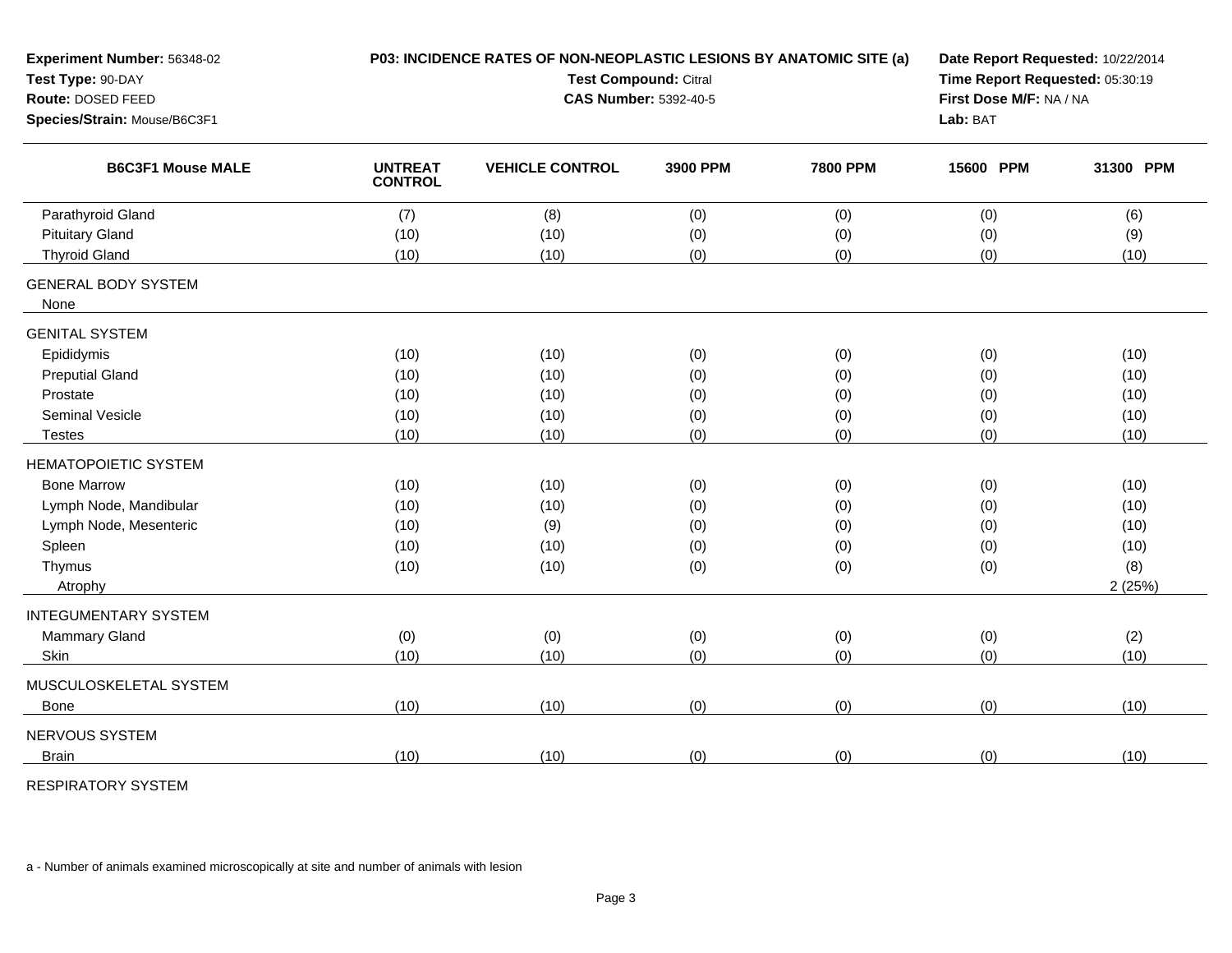| Experiment Number: 56348-02<br>Test Type: 90-DAY<br>Route: DOSED FEED<br>Species/Strain: Mouse/B6C3F1 | P03: INCIDENCE RATES OF NON-NEOPLASTIC LESIONS BY ANATOMIC SITE (a)<br><b>Test Compound: Citral</b><br><b>CAS Number: 5392-40-5</b> |                        |          |                 | Date Report Requested: 10/22/2014<br>Time Report Requested: 05:30:19<br>First Dose M/F: NA / NA<br>Lab: BAT |           |  |
|-------------------------------------------------------------------------------------------------------|-------------------------------------------------------------------------------------------------------------------------------------|------------------------|----------|-----------------|-------------------------------------------------------------------------------------------------------------|-----------|--|
| <b>B6C3F1 Mouse MALE</b>                                                                              | <b>UNTREAT</b><br><b>CONTROL</b>                                                                                                    | <b>VEHICLE CONTROL</b> | 3900 PPM | <b>7800 PPM</b> | 15600 PPM                                                                                                   | 31300 PPM |  |
| Lung                                                                                                  | (10)                                                                                                                                | (10)                   | (0)      | (0)             | (0)                                                                                                         | (10)      |  |
| Nose                                                                                                  | (10)                                                                                                                                | (10)                   | (0)      | (0)             | (0)                                                                                                         | (10)      |  |
| Trachea                                                                                               | (10)                                                                                                                                | (10)                   | (0)      | (0)             | (0)                                                                                                         | (10)      |  |
| <b>SPECIAL SENSES SYSTEM</b>                                                                          |                                                                                                                                     |                        |          |                 |                                                                                                             |           |  |
| None                                                                                                  |                                                                                                                                     |                        |          |                 |                                                                                                             |           |  |
| URINARY SYSTEM                                                                                        |                                                                                                                                     |                        |          |                 |                                                                                                             |           |  |
| Kidney                                                                                                | (10)                                                                                                                                | (10)                   | (0)      | (0)             | (0)                                                                                                         | (10)      |  |
| Urinary Bladder                                                                                       | (10)                                                                                                                                | (10)                   | (0)      | (0)             | (0)                                                                                                         | (9)       |  |

\*\*\*END OF MALE DATA\*\*\*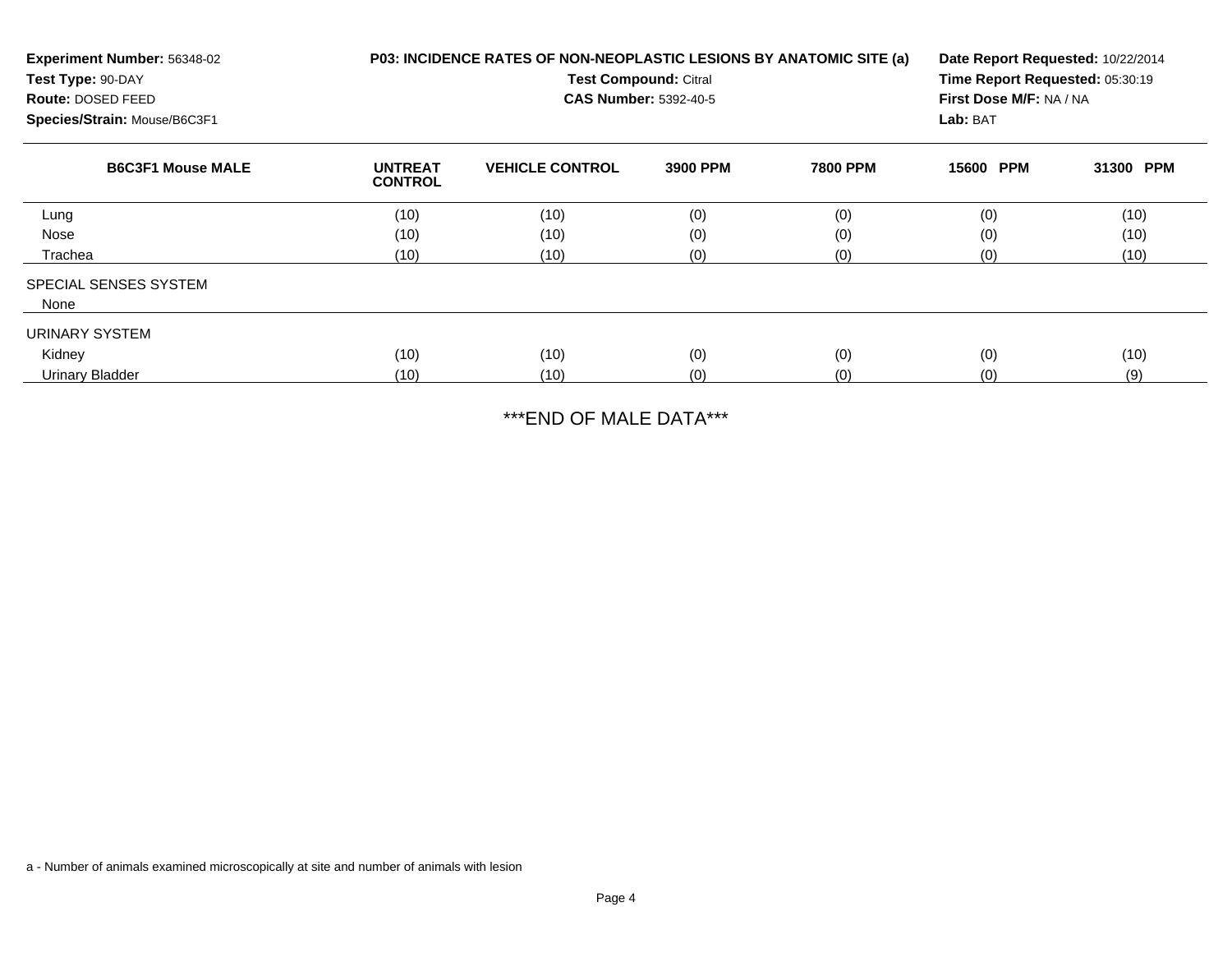| Experiment Number: 56348-02                              | P03: INCIDENCE RATES OF NON-NEOPLASTIC LESIONS BY ANATOMIC SITE (a) |                              |                                 | Date Report Requested: 10/22/2014 |                         |           |  |
|----------------------------------------------------------|---------------------------------------------------------------------|------------------------------|---------------------------------|-----------------------------------|-------------------------|-----------|--|
| Test Type: 90-DAY                                        |                                                                     | <b>Test Compound: Citral</b> | Time Report Requested: 05:30:19 |                                   |                         |           |  |
| Route: DOSED FEED                                        |                                                                     |                              | <b>CAS Number: 5392-40-5</b>    |                                   | First Dose M/F: NA / NA |           |  |
| Species/Strain: Mouse/B6C3F1                             |                                                                     |                              |                                 | Lab: BAT                          |                         |           |  |
| <b>B6C3F1 Mouse FEMALE</b>                               | <b>UNTREAT</b><br><b>CONTROL</b>                                    | <b>VEHICLE CONTROL</b>       | 3900 PPM                        | <b>7800 PPM</b>                   | 15600 PPM               | 31300 PPM |  |
| <b>Disposition Summary</b>                               |                                                                     |                              |                                 |                                   |                         |           |  |
| <b>Animals Initially In Study</b><br><b>Early Deaths</b> | 10                                                                  | 10                           | 10                              | $10$                              | $10$                    | 10        |  |
| <b>Survivors</b>                                         |                                                                     |                              |                                 |                                   |                         |           |  |
| <b>Terminal Sacrifice</b>                                | 10                                                                  | 10                           | 10                              | 10                                | 10                      | 10        |  |
| <b>Animals Examined Microscopically</b>                  | 10                                                                  | 10                           |                                 | 10                                | 10                      | 10        |  |
| <b>ALIMENTARY SYSTEM</b>                                 |                                                                     |                              |                                 |                                   |                         |           |  |
| Esophagus                                                | (10)                                                                | (10)                         | (0)                             | (0)                               | (0)                     | (9)       |  |
| Gallbladder                                              | (9)                                                                 | (8)                          | (0)                             | (0)                               | (0)                     | (10)      |  |
| Intestine Large, Cecum                                   | (10)                                                                | (10)                         | (0)                             | (0)                               | (0)                     | (10)      |  |
| Intestine Large, Colon                                   | (10)                                                                | (10)                         | (0)                             | (0)                               | (0)                     | (10)      |  |
| Intestine Large, Rectum                                  | (10)                                                                | (10)                         | (0)                             | (0)                               | (0)                     | (10)      |  |
| Intestine Small, Duodenum                                | (10)                                                                | (10)                         | (0)                             | (0)                               | (0)                     | (10)      |  |
| Intestine Small, Ileum                                   | (10)                                                                | (10)                         | (0)                             | (0)                               | (0)                     | (10)      |  |
| Intestine Small, Jejunum                                 | (10)                                                                | (10)                         | (0)                             | (0)                               | (0)                     | (10)      |  |
| Liver                                                    | (10)                                                                | (10)                         | (0)                             | (0)                               | (0)                     | (10)      |  |
| Vacuolization Cytoplasmic                                |                                                                     |                              |                                 |                                   |                         | $1(10\%)$ |  |
| Pancreas                                                 | (10)                                                                | (10)                         | (0)                             | (0)                               | (0)                     | (10)      |  |
| <b>Salivary Glands</b>                                   | (10)                                                                | (10)                         | (0)                             | (0)                               | (0)                     | (10)      |  |
| Stomach, Forestomach                                     | (10)                                                                | (10)                         | (0)                             | (10)                              | (10)                    | (10)      |  |
| Epithelium, Hyperplasia                                  |                                                                     |                              |                                 |                                   | $1(10\%)$               |           |  |
| Hyperkeratosis                                           |                                                                     |                              |                                 |                                   | 1(10%)                  |           |  |
| Stomach, Glandular                                       | (10)                                                                | (10)                         | (0)                             | (0)                               | (0)                     | (10)      |  |
| CARDIOVASCULAR SYSTEM                                    |                                                                     |                              |                                 |                                   |                         |           |  |
| <b>Blood Vessel</b>                                      | (10)                                                                | (10)                         | (0)                             | (0)                               | (0)                     | (10)      |  |
| Heart                                                    | (10)                                                                | (10)                         | (0)                             | (0)                               | (0)                     | (10)      |  |
| <b>ENDOCRINE SYSTEM</b>                                  |                                                                     |                              |                                 |                                   |                         |           |  |
| <b>Adrenal Cortex</b>                                    | (10)                                                                | (10)                         | (0)                             | (0)                               | (0)                     | (10)      |  |
|                                                          |                                                                     |                              |                                 |                                   |                         |           |  |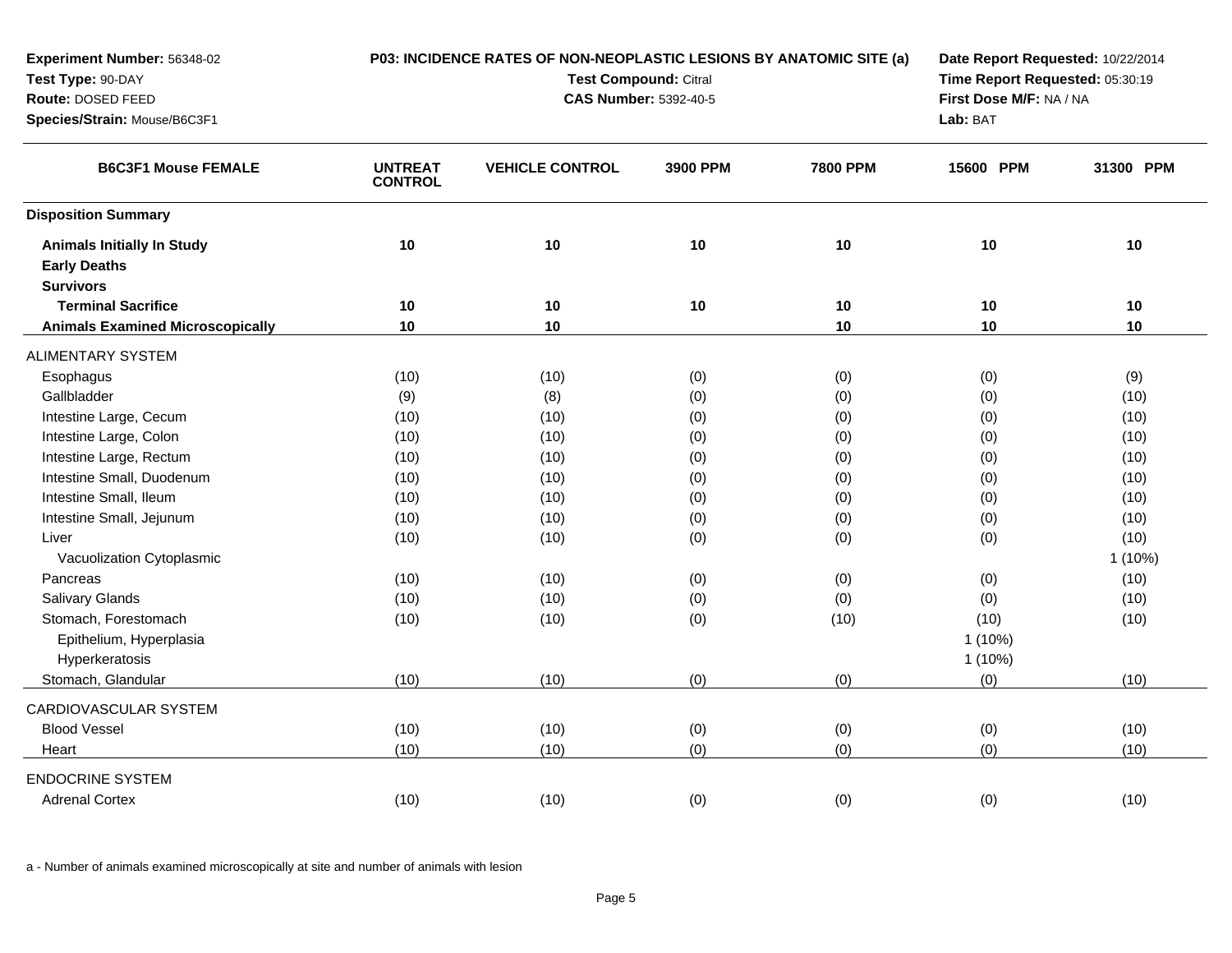| Experiment Number: 56348-02                                |                                  | P03: INCIDENCE RATES OF NON-NEOPLASTIC LESIONS BY ANATOMIC SITE (a) |                              |                                 | Date Report Requested: 10/22/2014 |           |  |  |
|------------------------------------------------------------|----------------------------------|---------------------------------------------------------------------|------------------------------|---------------------------------|-----------------------------------|-----------|--|--|
| Test Type: 90-DAY                                          |                                  | <b>Test Compound: Citral</b>                                        |                              | Time Report Requested: 05:30:19 |                                   |           |  |  |
| Route: DOSED FEED                                          |                                  |                                                                     | <b>CAS Number: 5392-40-5</b> |                                 | First Dose M/F: NA / NA           |           |  |  |
| Species/Strain: Mouse/B6C3F1<br><b>B6C3F1 Mouse FEMALE</b> |                                  |                                                                     | Lab: BAT                     |                                 |                                   |           |  |  |
|                                                            | <b>UNTREAT</b><br><b>CONTROL</b> | <b>VEHICLE CONTROL</b>                                              | 3900 PPM                     | <b>7800 PPM</b>                 | 15600 PPM                         | 31300 PPM |  |  |
| <b>Adrenal Medulla</b>                                     | (10)                             | (10)                                                                | (0)                          | (0)                             | (0)                               | (10)      |  |  |
| Islets, Pancreatic                                         | (10)                             | (10)                                                                | (0)                          | (0)                             | (0)                               | (10)      |  |  |
| Parathyroid Gland                                          | (9)                              | (6)                                                                 | (0)                          | (0)                             | (0)                               | (8)       |  |  |
| <b>Pituitary Gland</b>                                     | (10)                             | (10)                                                                | (0)                          | (0)                             | (0)                               | (10)      |  |  |
| <b>Thyroid Gland</b>                                       | (10)                             | (10)                                                                | (0)                          | (0)                             | (0)                               | (9)       |  |  |
| <b>GENERAL BODY SYSTEM</b><br>None                         |                                  |                                                                     |                              |                                 |                                   |           |  |  |
| <b>GENITAL SYSTEM</b>                                      |                                  |                                                                     |                              |                                 |                                   |           |  |  |
| <b>Clitoral Gland</b>                                      | (10)                             | (10)                                                                | (0)                          | (0)                             | (0)                               | (10)      |  |  |
| Ovary                                                      | (10)                             | (10)                                                                | (0)                          | (10)                            | (10)                              | (10)      |  |  |
| Corpus Luteum, Atrophy                                     |                                  |                                                                     |                              |                                 | 7 (70%)                           | 10 (100%) |  |  |
| <b>Uterus</b>                                              | (10)                             | (10)                                                                | (0)                          | (0)                             | (0)                               | (10)      |  |  |
| <b>HEMATOPOIETIC SYSTEM</b>                                |                                  |                                                                     |                              |                                 |                                   |           |  |  |
| <b>Bone Marrow</b>                                         | (10)                             | (10)                                                                | (0)                          | (0)                             | (0)                               | (10)      |  |  |
| Lymph Node, Mandibular                                     | (10)                             | (10)                                                                | (0)                          | (0)                             | (0)                               | (9)       |  |  |
| Lymph Node, Mesenteric                                     | (10)                             | (10)                                                                | (0)                          | (0)                             | (0)                               | (10)      |  |  |
| Spleen                                                     | (10)                             | (10)                                                                | (0)                          | (0)                             | (0)                               | (10)      |  |  |
| Thymus                                                     | (10)                             | (10)                                                                | (0)                          | (0)                             | (0)                               | (10)      |  |  |
| <b>INTEGUMENTARY SYSTEM</b>                                |                                  |                                                                     |                              |                                 |                                   |           |  |  |
| <b>Mammary Gland</b>                                       | (10)                             | (10)                                                                | (0)                          | (0)                             | (0)                               | (10)      |  |  |
| Skin                                                       | (10)                             | (10)                                                                | (0)                          | (0)                             | (0)                               | (10)      |  |  |
| MUSCULOSKELETAL SYSTEM                                     |                                  |                                                                     |                              |                                 |                                   |           |  |  |
| <b>Bone</b>                                                | (10)                             | (10)                                                                | (0)                          | (0)                             | (0)                               | (10)      |  |  |
| NERVOUS SYSTEM                                             |                                  |                                                                     |                              |                                 |                                   |           |  |  |
| <b>Brain</b>                                               | (10)                             | (10)                                                                | (0)                          | (0)                             | (0)                               | (10)      |  |  |
|                                                            |                                  |                                                                     |                              |                                 |                                   |           |  |  |

RESPIRATORY SYSTEM